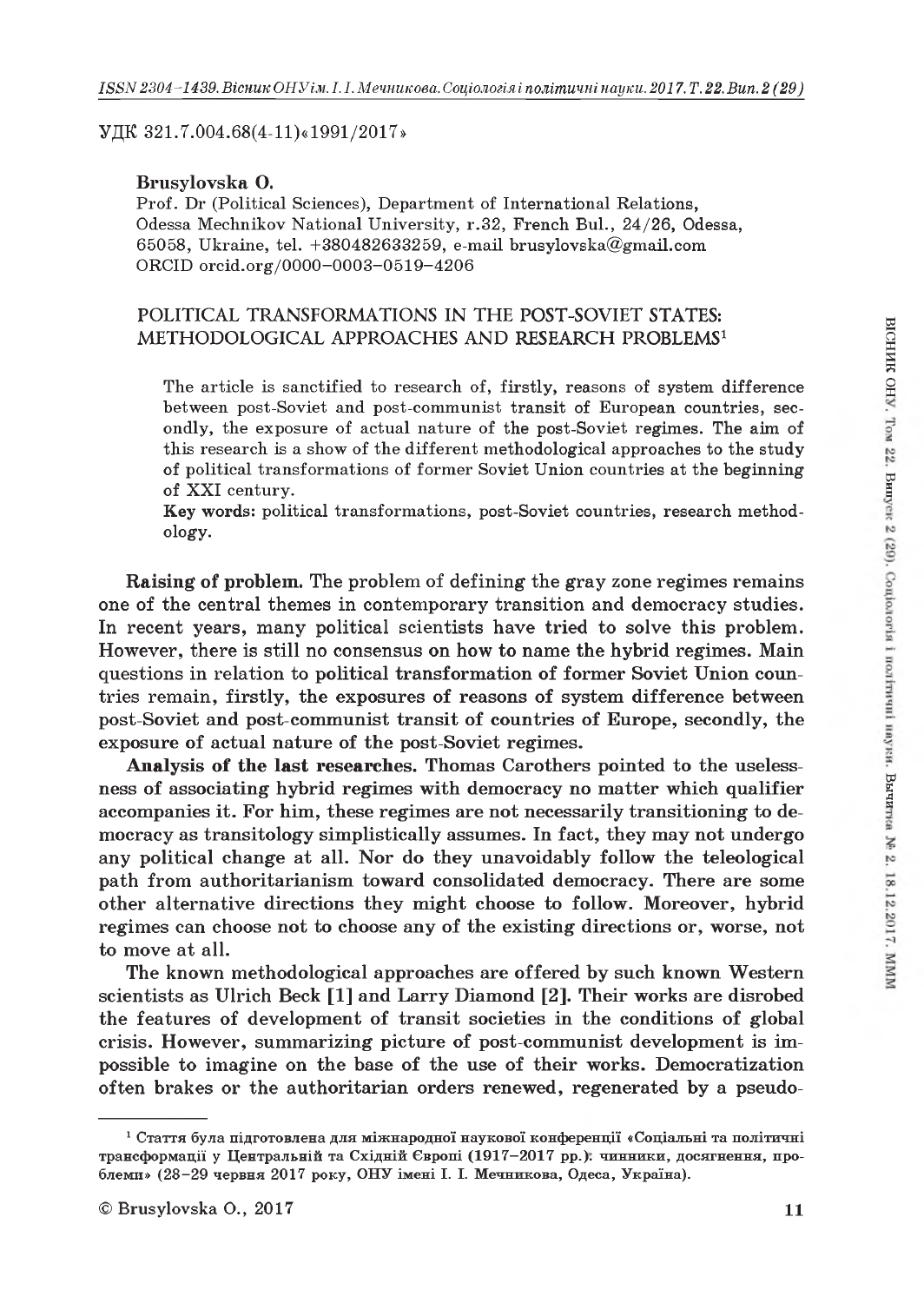democratic rhetoric. There is a necessity of further scientific efforts in an order to produce the hest methodological scopes of researches of political transformations of post-Soviet states.

The aim of the article is a show of the different methodological approaches to the study of political transformations of former Soviet Union countries at the beginning of XXI century. Among tasks will distinguish the following: 1) reviewing of «transitions to democracy» literature; 2) understanding of «quadruple» transitions comparing with «double» and «triple» ones; 3) revealing of pro's and contra's of «sultanism» theory.

Paul Kubicek in his article «Post-communist political studies: ten years later, twenty years behind?» insisted that «many of those who study postcommunist transformations have searched for a broader, more comparative rubric into which they can place their studies» [3, p. 302].

According Kubicek, the one of choice has been that of the «transitions to democracy» literature, spawned by the publication of Schmitter, O'Donnell, and Whitehead's «Transitions from Authoritarian Rule». This work examined movements to democracy in Southern Europe and Latin America, and many have explicitly used its categories and frameworks to inform their studies of post-communist regime change. More broadly, comparison between «East» and «South» are widespread, leading to what some call the emergence of paradigms of «transitology» and «consolidology». From one perspective, this development can be seen as logical, almost inevitable, and potentially quite fruitful. Many post-communist states are in a transition to democracy, and the question of which states will become democratic and what stands in the way of democratic consolidation easily rank among the most interesting and timely in post-communist political studies. Moreover, given the ready-made frameworks of those who studied previous transitions, it makes sense to borrow and adapt the findings of others. Finally, this body of literature provides an obvious segue for post-communist studies to enter the mainstream of comparative politics. Schmitter argued that the post-communist cases can be treated «conceptually and theoretically equivalent to those that preceded them». His hope, of course, was that use of this comparative framework would both inform the study of post-communist transformations and contribute to the broader study of democratization [3, p. 302].

The transitology literature, however, concluded Kubicek, does suffer from several shortcomings, especially when applied to post-communist cases. The earlier works of this genre tend to downplay the impact of institutional legacies from the old regime, they adopt a teleology that may not be universally appropriate, the emphasis on voluntarism (elites can «craft» democracies) makes it essentially untestable and ungeneralizable, and they often overlook a host of issues central to democratic transition and consolidation. Civil society, whose «resurrection» is central to the transitology framework, may not always be unequivocally pushing for liberalization, it may simply fail to organize itself, or groups in civil society may make alliances with the powersthat-be. Accounting for the differences in civil society's strength and role is beyond the pale of transitology, as it remains an exogenous variable. Transi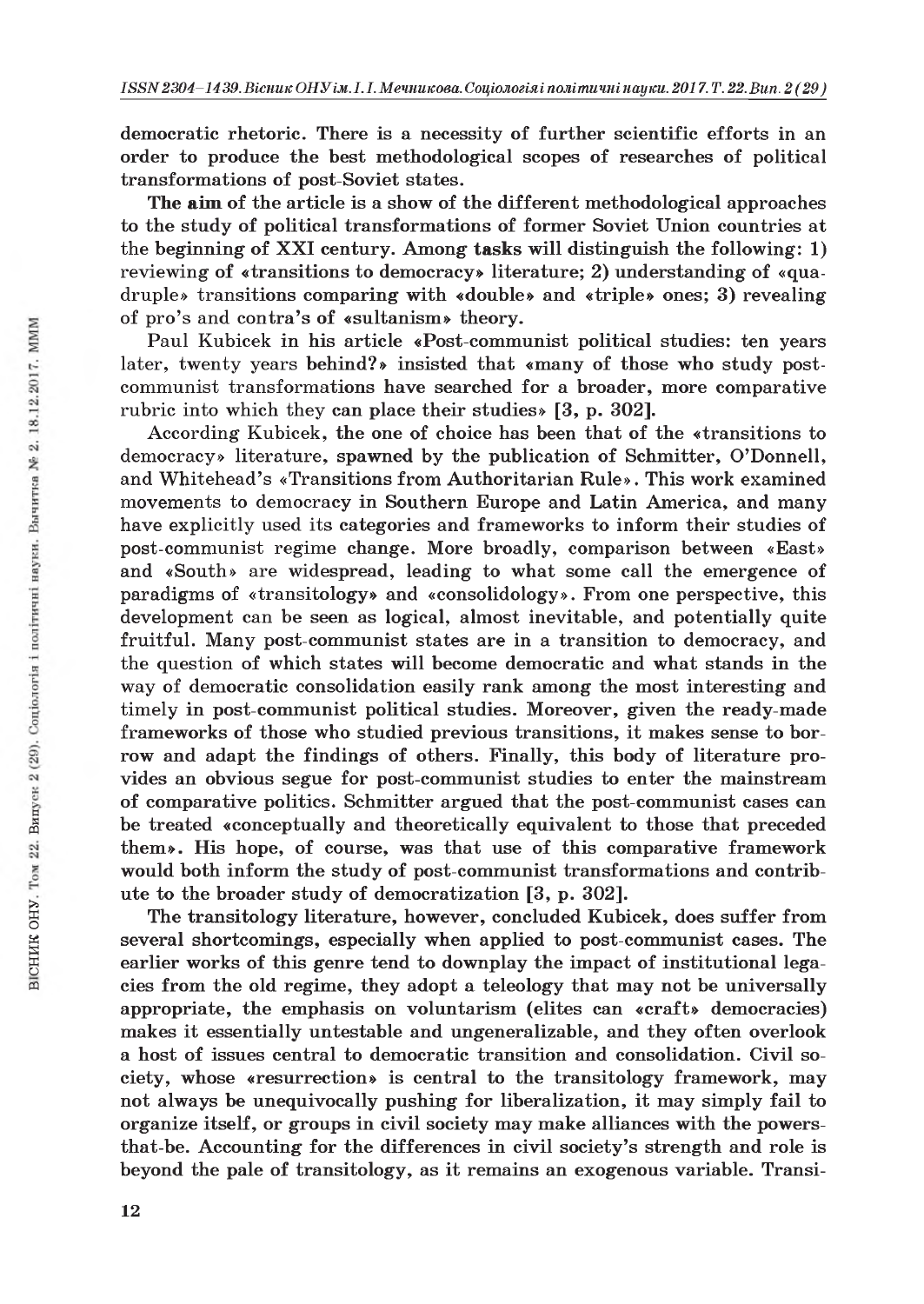tology may be too «political» a framework, in the sense that it ignores how underlying economic and social structures may persist despite «democratic change» and thus subvert political outcomes.

Valerie Bunce, as Kubicek quoted, had led the charge on this front, arguing that one cannot simply transfer models across regions. We risk, she claims, falling victim to «designer social science» and comparing apples with kangaroos! Some of her concerns are echoed by Barbara Geddes, who recently noted that despite twenty plus years of studying democratization, we have learned very little. There is no modal transition, no iron-clad laws. The possibilistic and voluntaristic structure of the transitions literature produces few testable hypotheses. In addition, the most common conditions that Schmitter and colleagues found in Latin America, such as splits in the ruling elite and the ability to make pacts, are missing in a number of post-communist cases [3, p. 302].

The common wisdom, expressed by Geddes and by Linz and Stepan in their encyclopaedic volume, is «post-totalitarianism» differs from more generic «authoritarianism» on a number of fronts, including elite structures, the mode of transition, and the post-transition agenda itself (economic and political reform). Schmitter and Karl claimed that after one tries to incorporate post-communist cases in the transitions paradigm one will be able to see if in fact one has engaged in «concept-stretching» [3, p. 302].

Another inspiring article, «Transition in Post-Communist States: Triple or Quadruple?», belongs to Taras Kuzio, who insisted that when the study of transitions moved from Latin America and southern Europe scholars initially assumed that transition in these two regions would be regime-based 'double transitions' of democratisation and marketisation [4]. Gradually, it was accepted by scholars that many post-communist states inherited weak states and institutions, thereby adding a third factor to the transition process of stateness. This 'triple transition' has been largely accepted as sufficient to understand post-communist transitions and, in some cases, includes nationality questions.

His article builds on the 'triple transition' by separating the national and stateness questions within its third aspect and argues that although both processes are interlinked they should be nevertheless separated into separate components (democratisation and marketisation are treated separately but are also closely related phenomena). The article argues two points. First, stateness and the nationality question were until recently ignored by scholars because these were not factors in earlier transitions. Secondly, they were ignored because the relationship of nationhood to the civic state is still under-theorised. Post-communist transition became a 'triple' transition (Offe), in contrast to the 'double transition' that post-authoritarian states had to grapple with in southern Europe and Latin America. Some scholars continued to conflate a four-pronged transition into two broad areas — democratisation/marketisation and state/nation-building (Hall) [4, p. 168].

The 'triple transition' largely focused upon central-eastern Europe (Przeworski), a region with three monoethnic states (Poland, the Czech Republic and Hungary) and where national integration was less problematical than in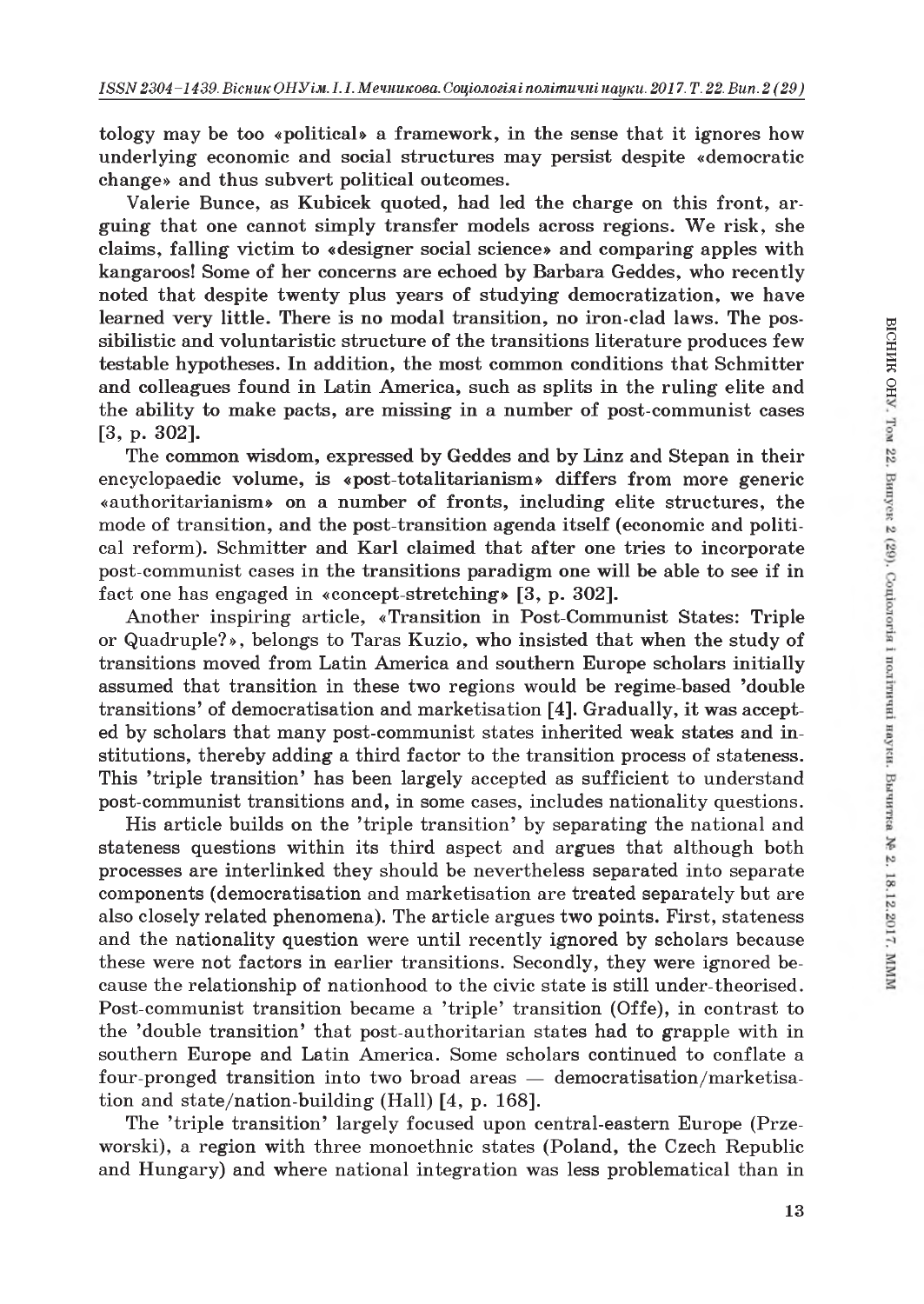the former USSR, with the exception of Macedonia, Montenegro and Bosnia from the former Yugoslavia. The greater the degree of cultural, linguistic and religious pluralism in the immature state the more complex will be the democratic transition. This does not rule out creating consotional norms (e.g. in Ukraine between Ukrainian and Russian speakers) but this takes up energy and time which could have been devoted to political-economic reform (Linz and Stepan). Many citizens in post-Soviet states exhibit multiple identities (linguistic, regional, inter-cultural and Sovietophile) that compete with the allegiance requested from them to their new national states. In the eastern Ukrainian Donbas region some opinion polls in the mid-1990s found that upwards of half of respondents defined their identity as 'Soviet' (not Ukrainian or even Russian). Kusio defines this as therefore a 'quadruple' transition by not subsuming stateness and nationhood into one category. Dealing separately with the national question will also help us to understand why post-communist transitions have failed in states such as Belarus, where the weakness of the national idea has directly contributed to the consolidation of an authoritarian, neo-Soviet regime [4, p. 169].

Table 1

| Transitions in comparative perspective (according T. Kuzio) |  |  |  |  |
|-------------------------------------------------------------|--|--|--|--|
|-------------------------------------------------------------|--|--|--|--|

| 'Double (democracy/mar-<br>ket)' | 'Triple (democracy/mar-<br>ket/<br>stateness)' | 'Quadruple (democracy/<br>market/<br>state/nation)' |  |
|----------------------------------|------------------------------------------------|-----------------------------------------------------|--|
| Latin America and south-         | Remainder of central-east-                     | Former Yugoslavia and                               |  |
| ern Europe, Poland,              | ern Europe                                     | USSR, Slovakia                                      |  |
| Hungary and the Czech            |                                                |                                                     |  |
| Republic                         |                                                |                                                     |  |

But may be the best way to understand special features of post-Soviet countries is using the «sultanism» theory, as it brilliantly did Farid Guliyev in his work «Post-Soviet Azerbaijan: Transition to Sultanistic Semiauthoritarianism? An Attempt at Conceptualization».

He started from the sultanistic regimes' frames of Houchang E. Chehabi and Juan J. Linz (1998). «They predicted that sultanism's reemergence should not be ruled out; however, they could not expect their prophecy to be so promptly self-fulfilling. Five years later (October 2003), Azerbaijani president Heydar Aliyev succeeded in transferring presidential power to his son, Ilham Aliyev. Dynasticism was the first sign that the perception of Azerbaijan transitioning to democracy was at least overly optimistic.» [5, p. 394]. Peculiarities of Azerbaijani regime give us a solid ground to claim that it does not fit the pure authoritarian model.

Sultanism as an analytical concept has been applied to some Latin American cases (plus the Marcos regime in the Philippines and the Pahlavi regime in Iran). Through its theory-building case study the present research, on the one hand, complements Ottaway's theoretical framework and, on the other hand, reintroduces sultanism, now used to interpret a distinct case of the post-Soviet political transformation. The concepts of semi-authoritarianism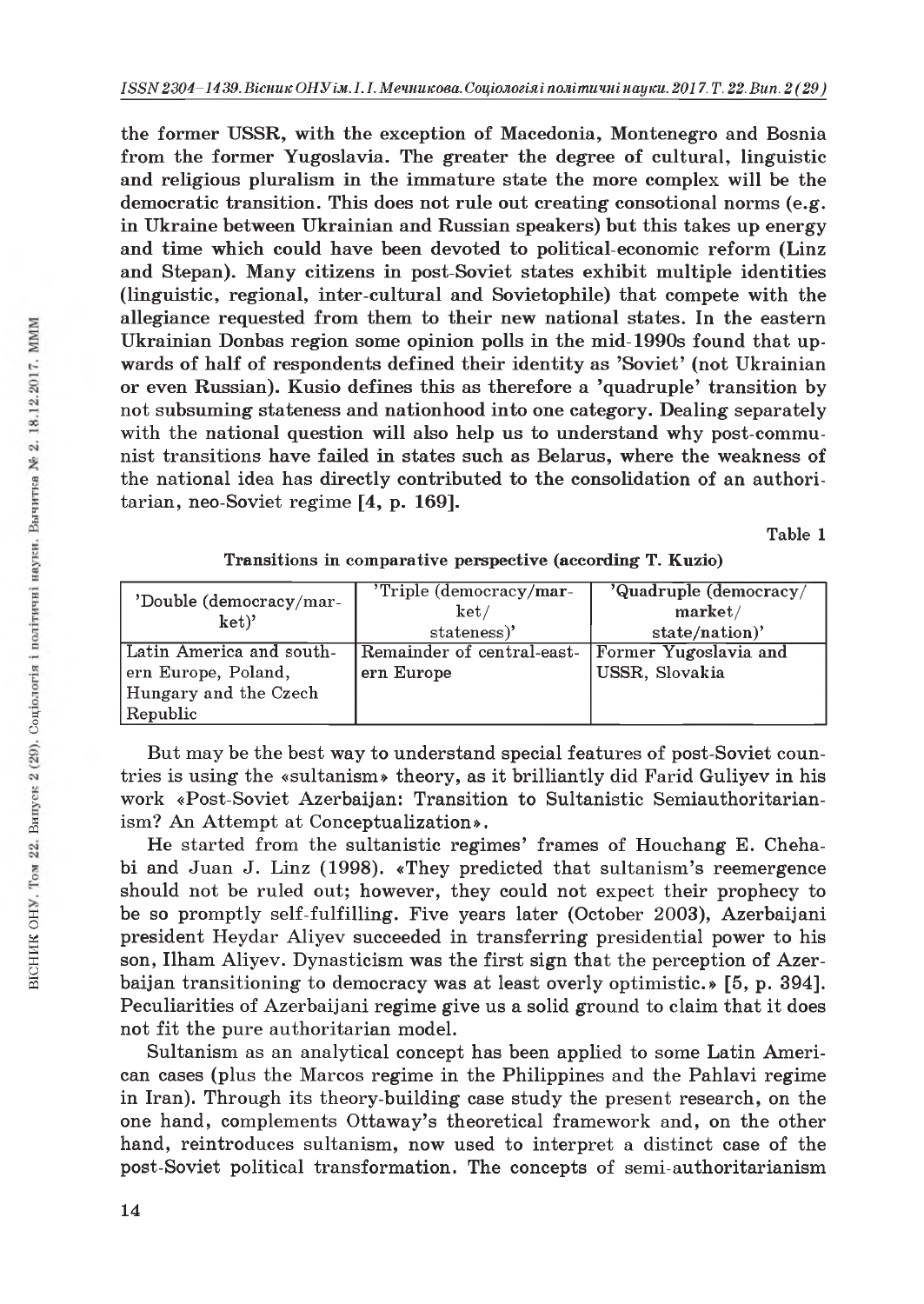and sultanism are not mutually exclusive but, on the contrary, mutually supplemental. As compared with pure semi-authoritarianism and pure sultanism, the new framework that combines the two has some significant advantages. Semi-authoritarianism is useful to explain more about formal institutions, whereas sultanism can be used to depict the informal dimension [5, p. 395].

Thus, while treating the cases of Central Asia and the Caucasus we must keep in mind that analysis of formal institutions (presidency, elections, civil society, etc.) can distract our attention from the core realm of pseudo-politics — competing clans as precivic forms of institutionalized relations. Future students of social change interested in interpreting political processes in the Caucasus and Central Asia will need to look deeper into informal structures. Societies in this region are different from Western ones, and Western scholarship's operational apparatus, based on experiences of Western democracies or Latin American and Southern and Eastern European democratization practices, is not always the best way of conceptualizing. Existing transitological scholarship, grounded in the Western political tradition of deliberating about formal institutions while analyzing politics, is only somewhat applicable to the Azerbaijani and Central Asian cases because in these societies (unlike Western or Western-type democracies) what matters most is ethnic, religious, regional, clan, community, family, personal, tribal, and other informal specific relations inherent in these societies [5, p. 403].

Guliyev's ultimate purpose is to design a new theory to fit the political context of post-communist Azerbaijan. Final stage of the chapter is the application of a newly invented sultanistic semi-authoritarian sub-category to demonstrate how Azerbaijan fits the neoteric model.

Sultanism (according F. Guliyev). *Pluralism:* Economic and social pluralism does not disappear but is subject to unpredictable and despotic intervention. No group or individual in civil society, political society, or the state is free from the sultan's exercise of despotic power. No rule of law. Low institutionalization. High fusion of private and public.

*Ideology:* Highly arbitrary manipulation of symbols. Extreme glorification of ruler. No elaborate or guiding ideology or even distinctive mentalities outside of despotic personalism. No attempt to justify major initiatives on the basis of ideology. Pseudo-ideology not believed by staff, subjects, or outside world.

*Mobilization:* Low but occasional manipulative mobilization of a ceremonial type by coercive or clientilistic methods without permanent organization. Periodic mobilization of parastate groups who use violence against groups targeted by the sultan.

*Leadership:* Highly personalistic and arbitrary. No rational legal constraints. Strong dynastic tendency. No autonomy in state careers. Leader unencumbered by ideology. Compliance to leaders based on intense fear and personal rewards. Staff of leader drawn from members of his family, friends, business associates, or men directly involved in use of violence to sustain the regime. Staff's position derives from their purely personal submission to the ruler [5, p. 408]. The present study suggests that we should better talk in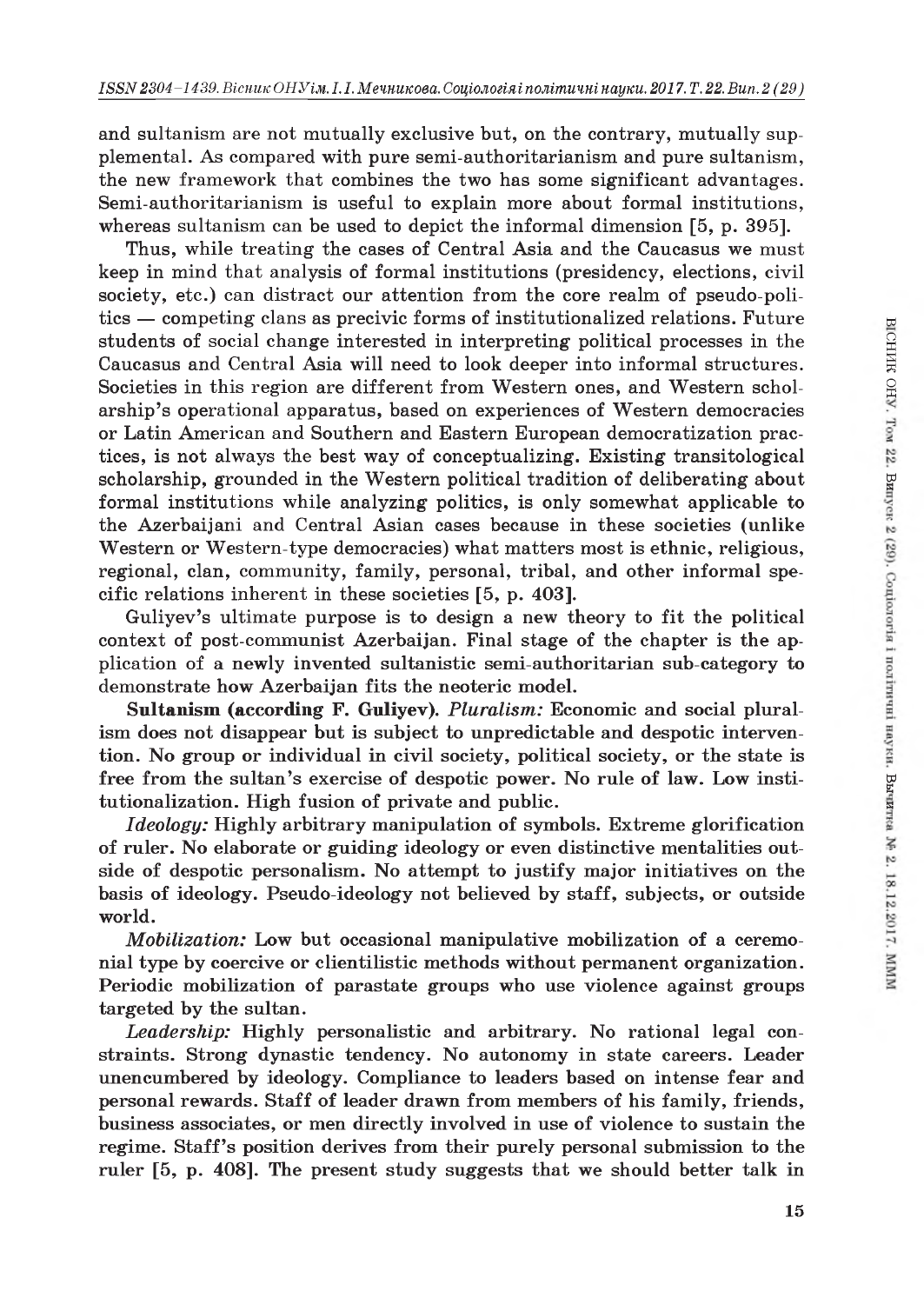terms of semi-authoritarianisms, that is, various sub-categories of it. Semiauthoritarianism, Azerbaijani-style, has two important peculiarities: dynasticism and the dominance of informal politics. The latter has deep historic roots, can be related to Islam, and is similar to the Middle Eastern patterns of patrimonial leadership.

Traditional institutions survived the Soviet rule (due to «korenizatsiya»). Both characteristics are found in another form of political regime — sultanism. The theory of sultanism gives us a better grasp of these peculiarities of post-Soviet Azerbaijani politics. It points to the primacy of socio-cultural structures. The present research has shown that we can sort out Azerbaijan to a specific subcategory of semi-authoritarian political systems — sultanistic semi-authoritarianism. The fusion of semi-authoritarianism with sultanism, which is proposed as a result of this study, gives the analytical tool, which, to a certain extent, represents an attempt to revitalize the debate about the applicability of the transition to democracy model to post-Soviet societies with their weak states, distorted bureaucratic-rational way of legitimating and the lack of many institutions whose functions are accomplished and substituted by more tradition-based structures [5, p. 424]. To conclude, according Guliyev, Azerbaijan belongs to the gray zone majority of contemporary political regimes. However, the term «gray zone» is too ambivalent, and countries that fall in it differ in some essential aspects. In general, the introduction of the term «semi-authoritarianism» to delineate the gray zone regimes has significantly ameliorated the conceptualization of these regimes. The theory of semiauthoritarianism that was already there helped us to handle some principal challenges of the convention transitology. However, the case of Azerbaijan appeared to be more complicated (dynastic succession, the prevalence of informal institutions over legal-rational ones) and has challenged the theory of semiauthoritarianism. The study resulted in the establishment of the new framework that combines the two theories and is set forth as a more serviceable one.

Conclusions. The «coloured revolutions» on post-Soviet space clearly showed the fundamental incompleteness of institutional transit and outlined the degree of difference between the political systems formed in the republics of the former USSR and in the countries of Eastern Europe. Parliamentpresident republics were formed in the last; on post-Soviet space, after the exception of Baltic countries, temporal authoritarian hybrids aroused. Strong vestiges of traditional patriarchal society were saved in post-Soviet countries; such typical for the «Third world» phenomena are present in them as agrarian overpopulation, sharp social stratification, propensity to personification of power. Thus, methodological approach that today looks most acceptable for post-Soviet states is a comparative analysis not with the countries of post-communist Europe, but with the countries of the «Third world», that experienced the process of general modernization. The empirical case study has confirmed the validity and greater serviceability of the new sultanistic semi-authoritarian framework. However, the study recognizes that comparative research must be conducted to show whether the newly created model is generalizable or not.